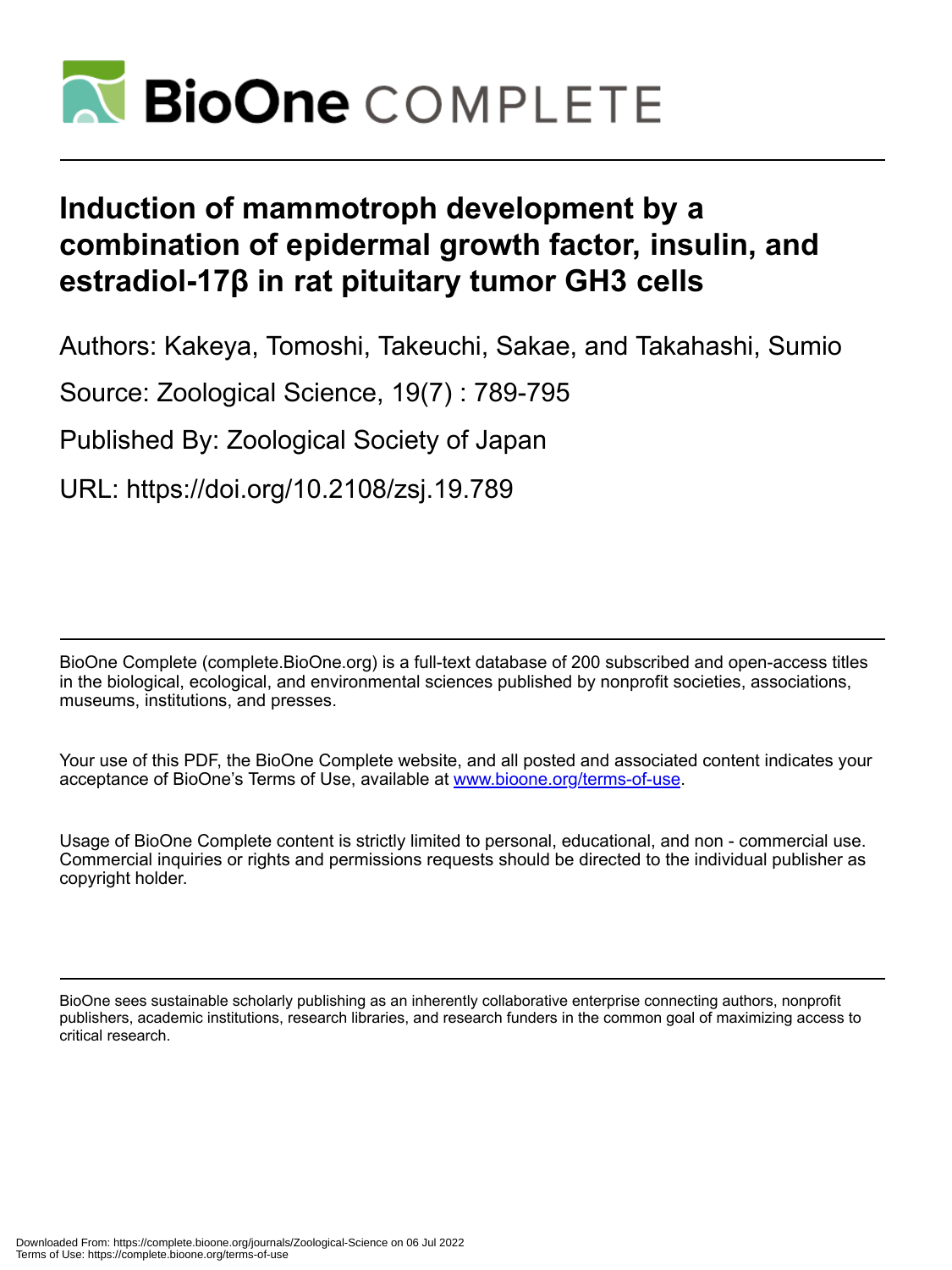## **Induction of mammotroph development by a combination of epidermal growth factor, insulin, and estradiol-17**β **in rat pituitary tumor GH3 cells**

Tomoshi Kakeya, Sakae Takeuchi and Sumio Takahashi\*

*Department of Biology, Faculty of Science, Okayama University, Tsushima, Okayama 700-8530, Japan*

**ABSTRACT**—Several reports have indicated that prolactin-secreting cells (PRL cells) are generated from growth hormone-secreting cells (GH cells). We have shown that treatment with a combination of epidermal growth factor (EGF), insulin, and estradiol-17β (E<sub>2</sub>) induces the appearance of PRL cells in pituitary tumor GH3 cells. The aim of the present study was to clarify the involvement of mitosis in the cytogenesis of PRL cells in rat pituitary and GH3 cells. The effects of the treatment with EGF, insulin and  $E_2$  on DNAreplication were studied by detecting the uptake of bromodeoxyuridine (BrdU) into the nucleus. In cultured rat pituitary cells, BrdU-labeled PRL cells were observed irrespective of the hormone treatment. In GH3 cells, BrdU-labeled GH cells and mammosomatotrophs (MS cells) were detected; BrdU-labeled PRL cells were not detected, however, when GH3 cells were treated with BrdU for 3 hr and then immediately examined for BrdU-labeling. BrdU-labeled PRL cells were found only when GH3 cells treated with BrdU were allowed to grow for another 3 days. This finding suggests that during the additional 3-day culture, BrdUlabeled PRL cells were generated from BrdU-labeled cells other than PRL cells. These results indicate that PRL cells are transdifferentiated from GH cells or MS cells in GH3 cells by a combined treatment with EGF, insulin and E<sub>2</sub>, while PRL cells in rat pituitaries are able to proliferate in response to the hormone treatment. Thus, there may be two pathways for cytogenesis of PRL cells: the transdifferentiation of GH cells or MS cells, and a self-duplication of PRL cells.

**Key words**: GH3 cells, pituitary, mammosomatotroph, mammotroph, somatotroph

## **INTRODUCTION**

Prolactin-secreting cells (PRL cells) are generated from preexisting growth hormone-secreting cells (GH cells) in the initial cytogenesis of pituitary cells during the fetal period in mice (Behringer *et al.*, 1988; Borrelli *et al*., 1989). We have recently demonstrated that PRL cells differentiate from GH cells through mammosomatotrophs (MS cells), which synthesize and secrete both GH and PRL in response to a combined treatment of epidermal growth factor (EGF), insulin and estradiol-17 $\beta$  (E<sub>2</sub>) in rat pituitary tumor GH3 cells (Kakeya *et al*., 2000). In contrast, the proliferation of PRL cells is a well-known event in the rat and mouse pituitary gland (Takahashi, 1995). The highest mitotic activity of PRL cells is observed at estrus in the female rat pituitary (Takahashi *et al*., 1984; Oishi *et al*., 1993). As estrogen treatment stimulates the proliferation of PRL cells (Lloyd *et al*., 1975;

\* Corresponding author: Tel. +81-86-251-7866; FAX. +81-86-251-7876. E-mail: stakaha@cc.okayama-u.ac.jp

Takahashi and Kawashima, 1987; Oomizu *et al*., 2000), the high proliferating activity of PRL cells is caused by the increase in estrogen secretion during the proestrous and estrous days. Thus, it is evident that PRL cells are generated from preexisting PRL cells through mitosis under estrogenic stimulation (self-duplication) *in vivo*. The above findings indicate that there are two pathways for the cytogenesis of PRL cells: the transdifferentiation of GH cells into PRL cells, and the self-duplication of preexisting PRL cells. However, it remains unclear whether the former pathway operating in GH3 cells requires a mitotic process. The present study attempted to clarify the involvement of mitosis of pituitary cells in the cytogenesis of PRL cells in GH3 cells.

### **MATERIALS AND METHODS**

## **Cell cultures**

*Pituitary cells* Two-month-old male rats of the Sprague-Dawley strain obtained from CLEA Japan (Osaka, Japan) were used. Anterior pituitary cells were dispersed by trypsin/DNase digestion following the method of Oomizu *et al*. (1998). Cell yield was estimated by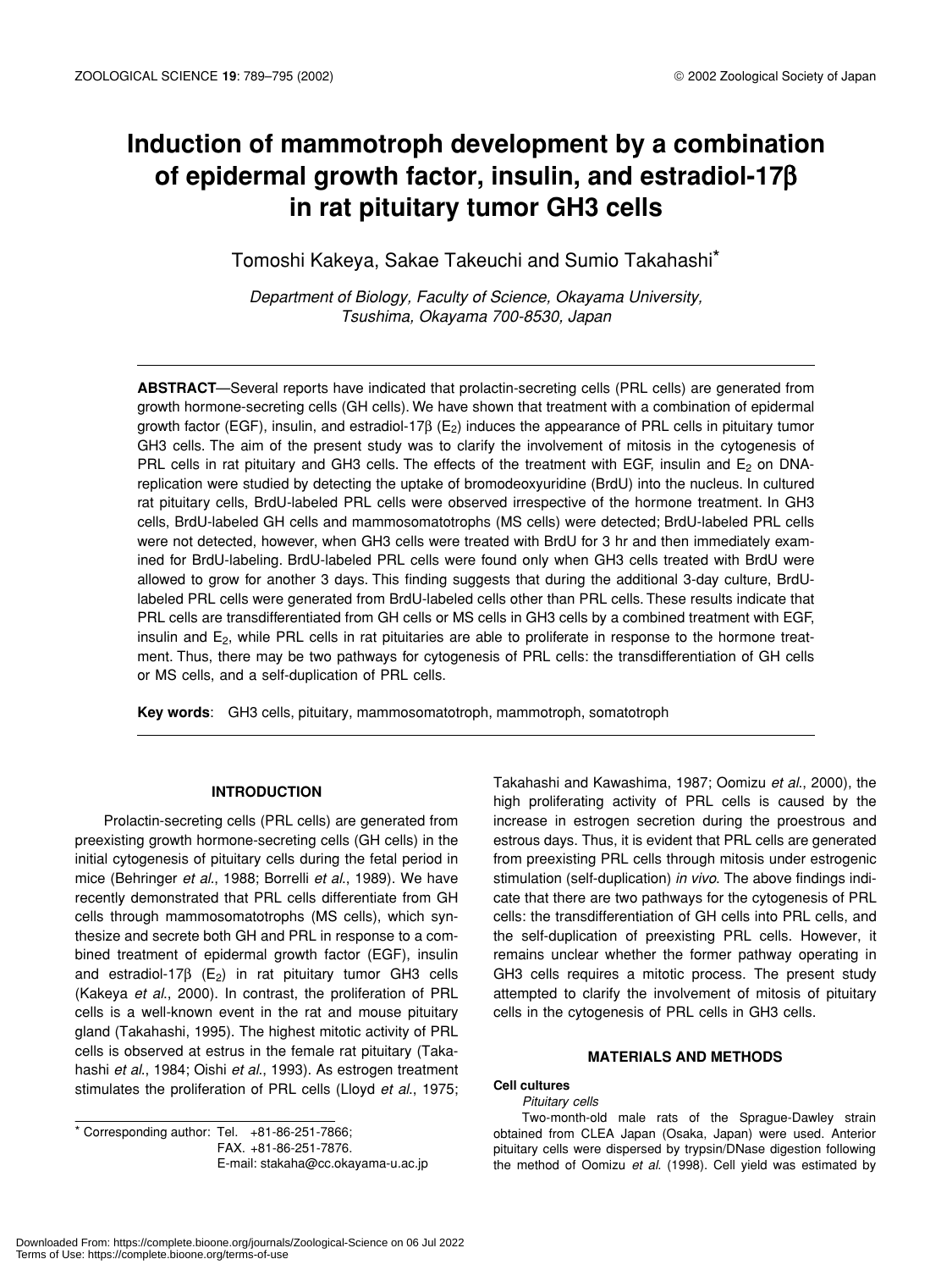counting the cells with a haemocytometer. The viability of cells was checked using a trypan blue exclusion test. The dispersed cells were seeded at a density of  $3\times10^5$  cells/ml in a 1:1 mixture of Dulbecco's modified Eagle's medium and Ham's F-12 medium (DME/ F12, Sigma Chemical Co., St. Louis, MO) supplemented with 10% (v/v) fetal bovine serum (FBS; Gibco BRL, Life Technologies, Inc., Rockville, MD,) on poly-L-lysine (Sigma Chemical Co.)-coated glass coverslips (diameter 13 mm, Matsunami Glass Ind., Osaka, Japan) in a 24-well plate (Becton Dickinson, Lincoln Park, NJ) for 3 days before the hormone treatment. After a 3-day culture, the pituitary cells were maintained in serum-free DME/F12 medium supplemented with hydrocortisone (100 µg/l), 3,5,3'-triiodothyronine (400 ng/l), transferrin (10 mg/l), bovine glucagon (10 ng/l), EGF (10 ng/ l), parathyroid hormone (200 ng/l), and sodium selenite (5 µg/l). After the culture under the serum-free condition for 2 days, the pituitary cells were treated with a combination of EGF (10 nM), insulin (300 nM), and  $E_2$  (1 nM) for 6 hr or 3 days. These concentrations were determined following the previous reports (Scammell *et al*., 1986; Kakeya *et al.*, 2000). EGF, insulin and E<sub>2</sub> were obtained from Sigma Chemical Co. Experiments were performed under the Guideline of Animal Experimentation, Faculty of Science, Okayama University.

*GH3 cells*

GH3 cells, obtained from the Japan Health Sciences Foundation, Osaka, Japan, were maintained in DME/F12 medium supplementedl with 5% (v/v) FBS at 37°C in a humidified atmosphere of 5% CO2 and 95% air. GH3 cells were cultured in a 24-well plate at a density of 5×10<sup>4</sup> cells/ml. EGF (10 nM), insulin (300 nM), E<sub>2</sub> (1  $nM$ ) or a combination of EGF, insulin and  $E_2$  were added to the culture medium for 6 days or 9 days. Each group was consisted of three wells, and the medium was changed every 2 days. Independent experiments were performed three times.

#### **Detection of DNA-synthesizing cells**

DNA-synthesizing cells were identified by monitoring the uptake of 5-bromo-2'-deoxyuridine (BrdU; Amersham, Buckinghamshire, UK), a thymidine analogue, into the cell nucleus following the previous report (Kakeya *et al*., 2000). BrdU solution from a cell proliferation kit (Amersham) was added into the culture medium (3 mg/ ml) for 3 hr on day 6 or day 9 of the culture. The half of the pituitary cells and GH3 cells treated with BrdU on day 6 were cultured for another 3 days. All cells were rinsed with 0.01M phosphate-buffered saline (PBS; pH 7.4) and fixed in Bouin's solution for 2 hr at room temperature. The cells were dehydrated through a graded series of ethanol concentrations, left in xylene for 5 min, and then rehydrated. Nonspecific immunoreactivity was blocked by incubating the glass coverslips with 1% low-fat dried milk (w/v) in PBS for 30 min at room temperature. The cells were then incubated with monoclonal antibodies raised against BrdU (Amersham) for 1 hr at room temperature in a humidified box. The cells were washed three times with PBS. They were then incubated with peroxidase-conjugated anti-mouse immunoglobulin G (IgG) as a second antibody for 30 min at room temperature. BrdU immunoreactivity was detected using 3,3'-diaminobenzidine tetrahydrochloride (DAB, Sigma Chemical Co.) following the method of Hsu and Soban (1982). After the BrdU detection, the coverslips were incubated in 0.3%  $H_2O_2$ -methanol to inactivate the peroxidase of the second antibodies (peroxidase-conjugated anti-mouse IgG) for the following immunostaining.

## **Dual-detection of GH and PRL**

Dual-detection of GH and PRL in rat pituitary cells was performed with two primary antisera generated from animals of different species. The pituitary cells were first incubated in antiserum against rat PRL (1:4000, NIDDK-anti-rPRL-IC-5, NIH, Bethesda, MD) in a humidified box for 1 hr at room temperature. Detection of PRL was carried out using Vectastain ABC Kit (Vector Laboratories, Inc., Burlingame, CA) and DAB as a chromogen. Subsequent detection of GH was carried out using monkey anti-GH antiserum (1:500, NIDDK-anti-rGH-IC-1, NIH) and tetramethylrhodamine isothiocyanate (TRITC)-labeled goat anti-monkey immunoglobulin (IgG) (E-Y Laboratories, San Mateo, CA).

Dual immunofluorescent detection of GH and PRL in GH3 cells was performed two primary antisera used for the rat pituitary cells. The cells were first incubated with monkey antiserum against rat GH (1:500, NIDDK-anti-rGH-IC-1) in a humidified box for 1 hr at room temperature, rinsed with PBS three times, and then incubated in rabbit antiserum against rat PRL (1:1000, NIDDK-anti-rPRL-IC-5). The immunostained coverslips were then washed three times with PBS, incubated in TRITC-labeled goat anti-monkey IgG and then fluoresceinisothiocyanate (FITC)-labeled goat anti-rabbit IgG



**Fig. 1.** Percentages of GH, PRL, and other cells (Other) that secrete neither GH nor PRL in adult male rat pituitary cells. Pituitary cells were cultured in the control medium or in medium supplemented with a combination of EGF, insulin and  $E_2$  for 1 day (day 6) or 3 days (day 9). MS cells were not detected under the present condition. The proportions of GH, PRL, and other cells differed between the control and hormone-treated groups on day 9 (p<0.01). In both control and hormone-treated groups, the proportions of GH cells, PRL cells and other cells differed between day 6 and day 9 (control, p<0.05; the hormone-treated, p<0.01). Data are expressed as the mean ± standard errors of the means (SEM) of three independent experiments.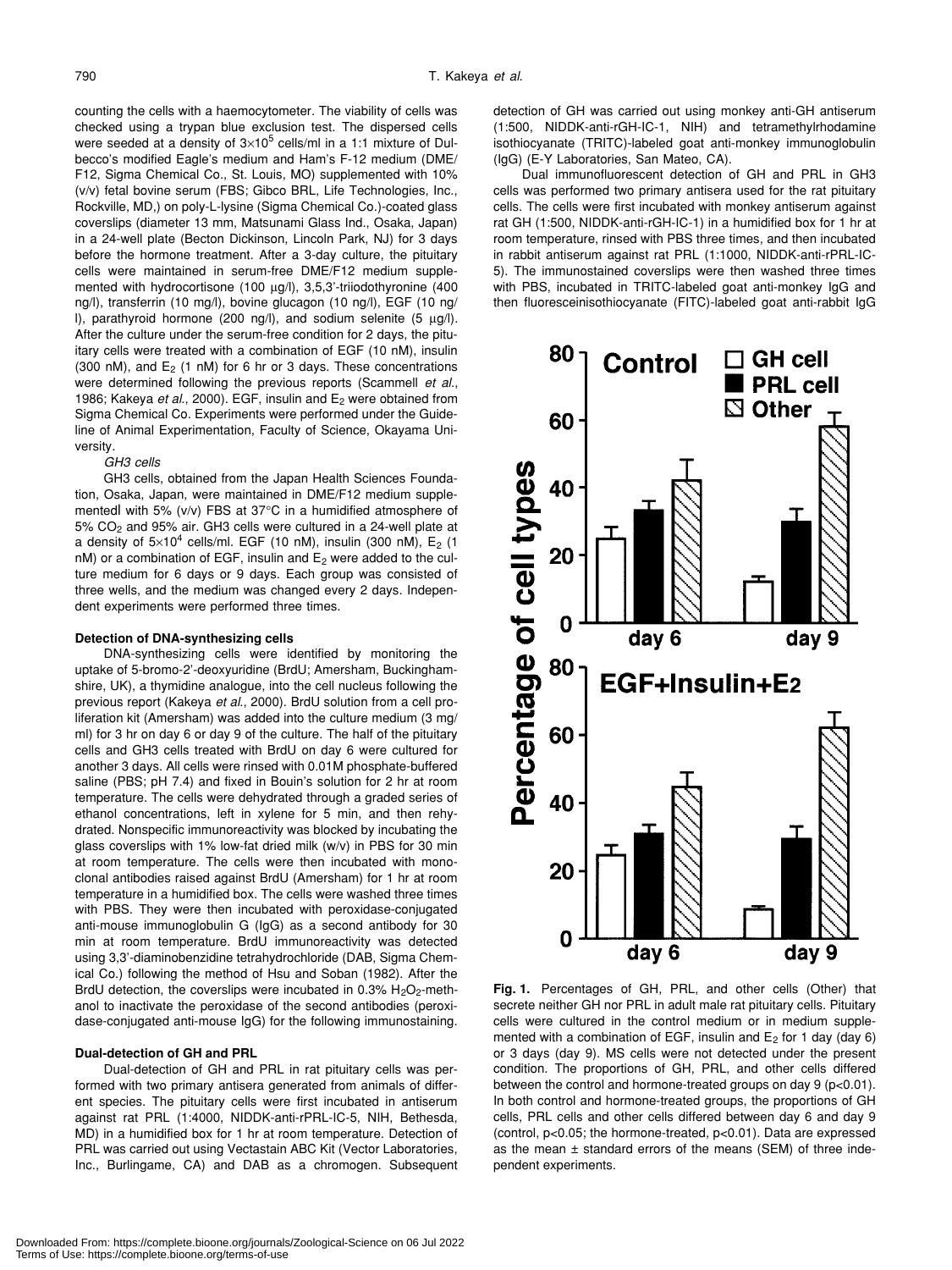(E-Y Laboratories) in a humidified box for 30 min at room temperature.

Immunofluorescence of each hormone and light field images of BrdU-labeled cells were observed with a laser scanning confocal fluorescent microscope (MRC-600, Bio-Rad Laboratories, Richmond, CA). The fields were scanned across the coverslip to avoid overlap. Each group consisted of three coverslips, and more than 500 cells were observed from each coverslip. The percentage of BrdU-labeled hormone-synthesizing cells was determined by counting the number of those cells against the total cells observed.

The specificity of the antisera for immunocytochemistry was evaluated as follows: (1) incubation of normal rabbit serum instead of each antiserum; (2) preabsorption of each antiserum with corresponding purified antigens (NIDDK rGH I-5 or rPRL I-5, NIH, 50 µg/ ml diluted antiserum) 24 hr before the immunostaining. No immun-



**Fig. 2.** Percentages of GH, MS, and PRL cells in GH3 cells. GH3 cells were cultured in the control medium or in medium supplemented with a combination of EGF, insulin and  $E_2$  for 6 days or 9 days. The hormone treatment induced the appearance of PRL cells. The proportions of GH, MS, PRL, and other cells differed between the control and hormone-treated groups on day 6 (p<0.001) and day 9 (p<0.01), respectively. In both the control and hormone-treated groups, the proportions of GH, PRL, and other cells differed between day 6 and day 9 (p<0.05, in both groups). Data are expressed as the mean±SEM of three independent experiments. ND: not detected.

ostaining was observed in these controls.

#### **Statistics**

Statistical significance of the difference between the means was assessed with one-way analysis of variance (ANOVA). Three independent experiments were performed in each study. The relative number of GH, MS, and PRL cells was analyzed by the method of R x C test of independence using G-test (Sokal and Rohlf, 1981). Values of the mean and standard errors were calculated from the three independent experiments.

## **RESULTS**

## **Percentages of GH, PRL, MS and the other cells**

The cultured pituitary cell population under the serumfree condition was heterogeneous, consisting of various types of hormone-secreting cells, with GH and PRL cells accounting for approximately one-third of the total pituitary cells (Fig. 1). Treatment with a combination of EGF, insulin, and  $E_2$  on pituitary cells induced a slight change in the proportion of GH, PRL, and other cells that secrete neither GH



**Fig. 3.** Typical view of triple-immunostaining for BrdU, PRL and GH in cultured rat pituitary cells. Pituitary cells were cultured in medium supplemented with a combination of EGF, insulin and  $E_2$ for 3 days. Pituitary cells were stained with anti-rat GH antiserum by fluorescence immunocytochemistry (A), and with anti-rat PRL antiserum and anti-BrdU antiserum by conventional immunocytochemistry (B). A and B are the same field of a culture plate. Immunoreactive BrdU was detected in a nucleus, and immunoreactive GH and PRL were detected in the cytoplasm. An arrow indicates GH cell and an arrowhead indicates BrdU-labeled PRL cell. MS cells in pituitary cells were not detected in the present study. Bar=20 µm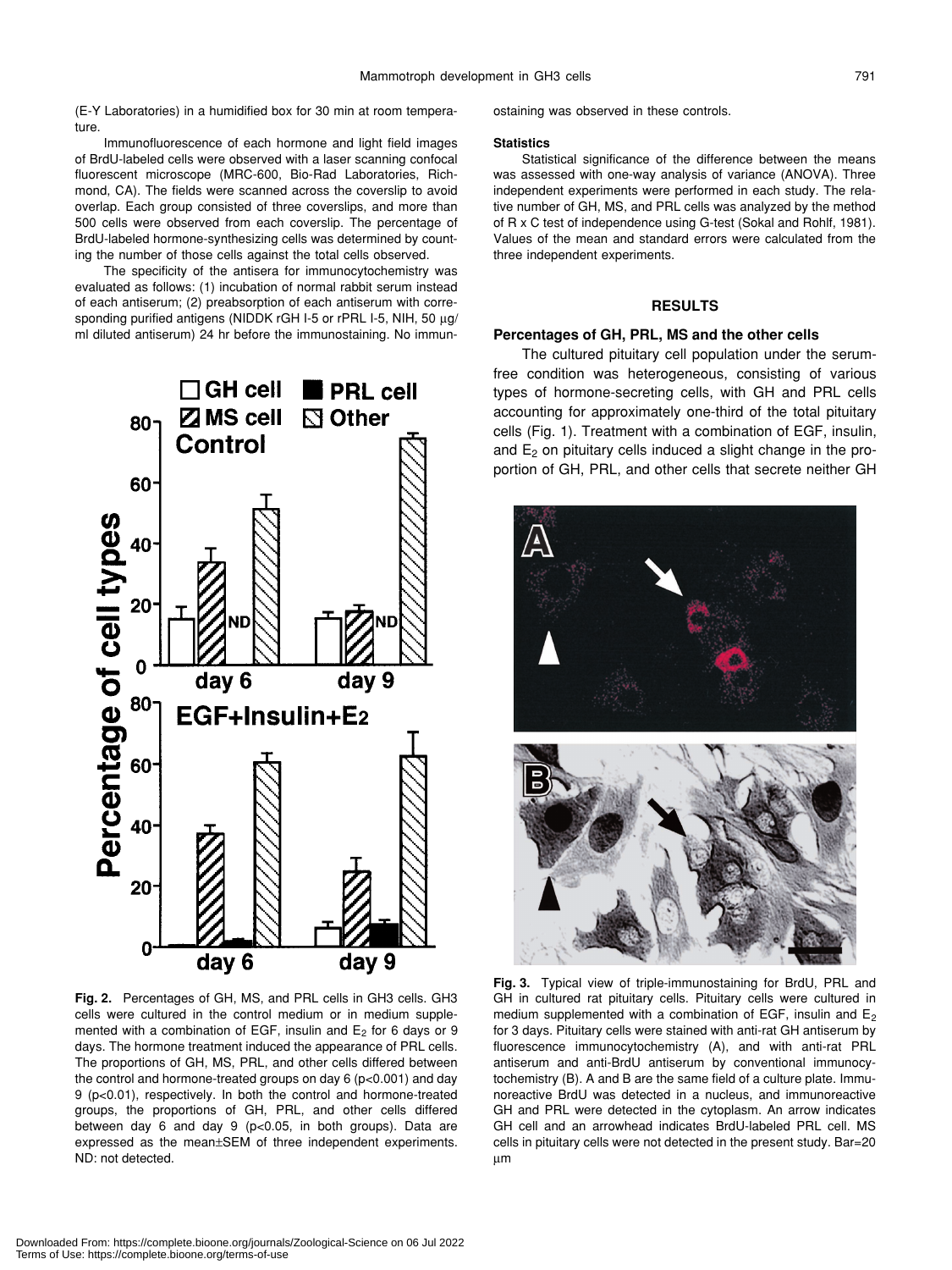nor PRL relative to the control on day 9 (Fig. 1, p<0.01). During a 3-day culture, the proportions of GH, PRL, and other cells varied in the control and hormone-treatment groups, regardless of treatment (control, p<0.05; the hormone-treated, p<0.01), and the percentages of GH cells declined in both groups.

GH3 cells consist of GH and MS cells, which secrete both GH and PRL, but PRL cells were not detected under the control culture condition (5% FBS supplemented). Treatment with a combination of EGF, insulin, and  $E<sub>2</sub>$  stimulated the appearance of PRL cells in GH3 cells and altered the proportion of GH, MS, and PRL cells relative to the control on days 6 and 9 of culture (Fig. 2, p<0.001 and p<0.01,



**Fig. 4.** Percentages of BrdU-labeled cells in pituitary cells. Pituitary cells were cultured in the control medium or in medium supplemented with a combination of EGF, insulin and  $E_2$  on day 6 of the culture. Pulse labeling of BrdU for 3 hr was performed on day 6 or day 9 of the culture, and immediately after the labeling the pituitary cells were fixed, and then BrdU-labeled cells were immunocytochemically detected (Groups I and III). The other group of pituitary cells treated with BrdU on day 6 were cultured, and was analyzed for BrdU-labeling on day 9 (Group II). Data are expressed as the mean  $\pm$  SEM of three independent experiments.  $*$  P<0.05,  $*$ P<0.001, compared with the control of the same group.

respectively). During a 3-day culture, the proportions of GH, MS, PRL, and other cells varied in the control and hormonetreatment groups (p<0.05, in both groups).

## **DNA-replication in pituitary cells and GH3 cells**

*Pituitary cells*

DNA-synthesizing pituitary cells, immunocytochemically identified using the BrdU-labeling method, were observed in



**Fig. 5.** Typical view of triple-immunostaining for BrdU, PRL and GH in GH3 cells. GH3 cells which were cultured in medium supplemented with a combination of EGF, insulin and  $E_2$  , were treated with BrdU for 3 hr on day 6, and were allowed to grow for another 3 days. On day 9 of the culture, GH3 cells were fixed, and were stained with anti-rat GH antiserum (A), anti-rat PRL antiserum (B), and anti-BrdU antiserum (C). Three photographs are the same field of a culture plate. Photographs (A and B) are immunofluorescent images, and photograph (C) is a bright-field image taken by confocal microscopy. Immunoreactive BrdU was visualized by DAB coloration and detected in a nucleus. The cells designated by arrows (#1, #2 and #3) were labeled with BrdU (C).The #1 cell is a PRL cell, and the #3 cell is a GH cell. The #2 cell, which contained immunoreactive GH (A) and PRL (B) in the cytoplasm, is an MS cell. Bar=10 µm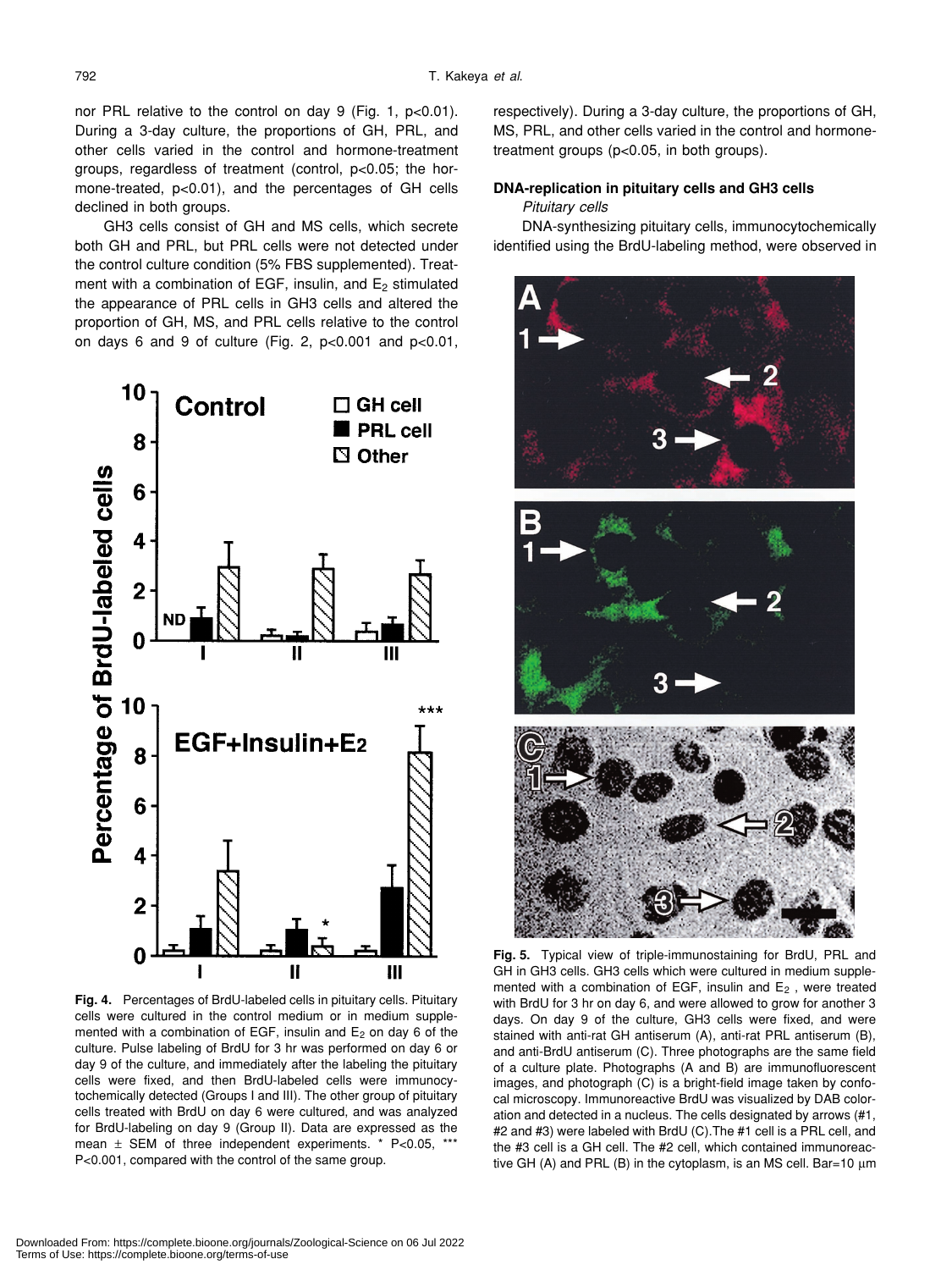GH and PRL cells (Fig. 3), indicating that pituitary GH cells and PRL cells have the ability to proliferate under the culture conditions employed. Pituitary cells were treated with BrdU solution for 3 hr on day 6 or day 9 of the culture, and were examined immediately after the treatment. BrdU-labeled cells were immunocytochemically detected (Fig. 4, Group I and III). The other group of pituitary cells that had been treated with BrdU on day 6 was cultured until day 9 (Fig.4, Group II). BrdU-labeled GH cells and PRL cells were detected regardless of the hormone treatment on days 6 and 9. The additional 3-day culture of GH3 cells after being treated with a combination of EGF, insulin, and  $E<sub>2</sub>$  did not affect the percentage of BrdU-labeled PRL cells.



**Fig. 6.** Percentages of BrdU-labeled cells in GH3 cells. GH3 cells were cultured in the control medium or in medium supplemented with a combination of EGF, insulin and  $E_2$ . GH3 cells were treated with BrdU for 3 hr on day 6 or day 9 of the culture, and then immediately analyzed for BrdU-labeling (Groups I and III). The other group of GH3 cells that had been treated with BrdU on day 6 was analyzed for BrdU-labeling on day 9 (Group II). Data are expressed as the mean±SEM of three independent experiments. ND: not detected. ' P<0.05, \*\* P<0.01, \*\*\* P<0.001; compared with the control of the same group.

*GH3 cells*

Pulse BrdU-labeling for 3 hr was performed as described in the pituitary cells. Fig. 5 shows typical views of BrdU-labeled PRL (#1 cell), GH (#3 cell), and MS cells (#2 cell) in GH3 cells treated with a combination of EGF, insulin, and  $E_2$ . Fig. 6 illustrates the percentage of BrdU-labeled GH3 cells. BrdU-labeled GH cells and MS cells were detected in both the control and hormone-treated groups, but BrdU-labeled PRL cells were not detected, when BrdUlabeling was performed on days 6 and 9 (Groups I and III). In contrast, when GH3 cells treated with BrdU on day 6 were cultured for another 3 days (Group II), BrdU-labeled PRL cells were detected, and the percentages of BrdU-labeled MS cells and PRL cells increased relative to those of GH3 cells in the control group (p<0.05, p<0.01, respectively), while those of BrdU-labeled GH cells decreased (P<0.05).

### **DISCUSSION**

Transdifferentiation of GH cells into PRL cells had been previously suggested in several reports (Hoeffler *et al*., 1985; Frawley and Boockfor, 1991; Takahashi, 1995). Initial differentiation of PRL cells from GH cells is a post-mitotic process in the immature mouse pituitary gland (Behringer *et al*., 1988; Borrelli *et al*., 1989). Similarly, we have suggested that the transdifferentiation of GH cells into PRL cells can be induced by treatment of GH3 cells with a combination of EGF, insulin, and E2 (Kakeya *et al.*, 2000). However, it remains unclear whether this appearance of PRL cells is a postmitotic event, as reported in the case of mouse pituitary PRL cells. Therefore, we attempted to clarify the involvement of cell division in the process of PRL cell differentiation observed in GH3 cells. BrdU-labeling was performed to study the DNA-synthesizing cells. The result of the present study demonstrate that PRL cells of GH3 cells cannot be immediately labeled with BrdU, but that BrdU-labeled PRL cells will appear with an additional 3 day-culture. This finding indicates that PRL cells of GH3 cells lose their ability to synthesize DNA and likely their ability to undergo mitosis. Goda *et al*. (1998) have reported that in the pituitary tumor MtT/S cell line, PRL cells fail to replicate their DNA, which is in agreement with the present study. Despite the inability of the PRL cells to replicate their DNA, BrdU-labeled PRL cells were detected after the additional culture, suggesting that BrdU-labeled GH3 cells other than the PRL cells were transdifferentiated into PRL-only secretors in response to the treatment with a combination of EGF, insulin, and  $E<sub>2</sub>$ .

GH3 cell-populations usually consist of GH and MS cells under the culture conditions employed with the growth of GH3 cells being stimulated (in the medium containing 5% FBS); in contrast, EGF treatment with insulin and/or  $E_2$  stimulates the appearance of PRL cells (Kakeya *et al*., 2000). The appearance of BrdU-labeled PRL cells after the additional 3-day incubation in the present study indicates that PRL cells were generated from preexisting GH cells and/or MS cells that had been labeled with BrdU. Therefore, it is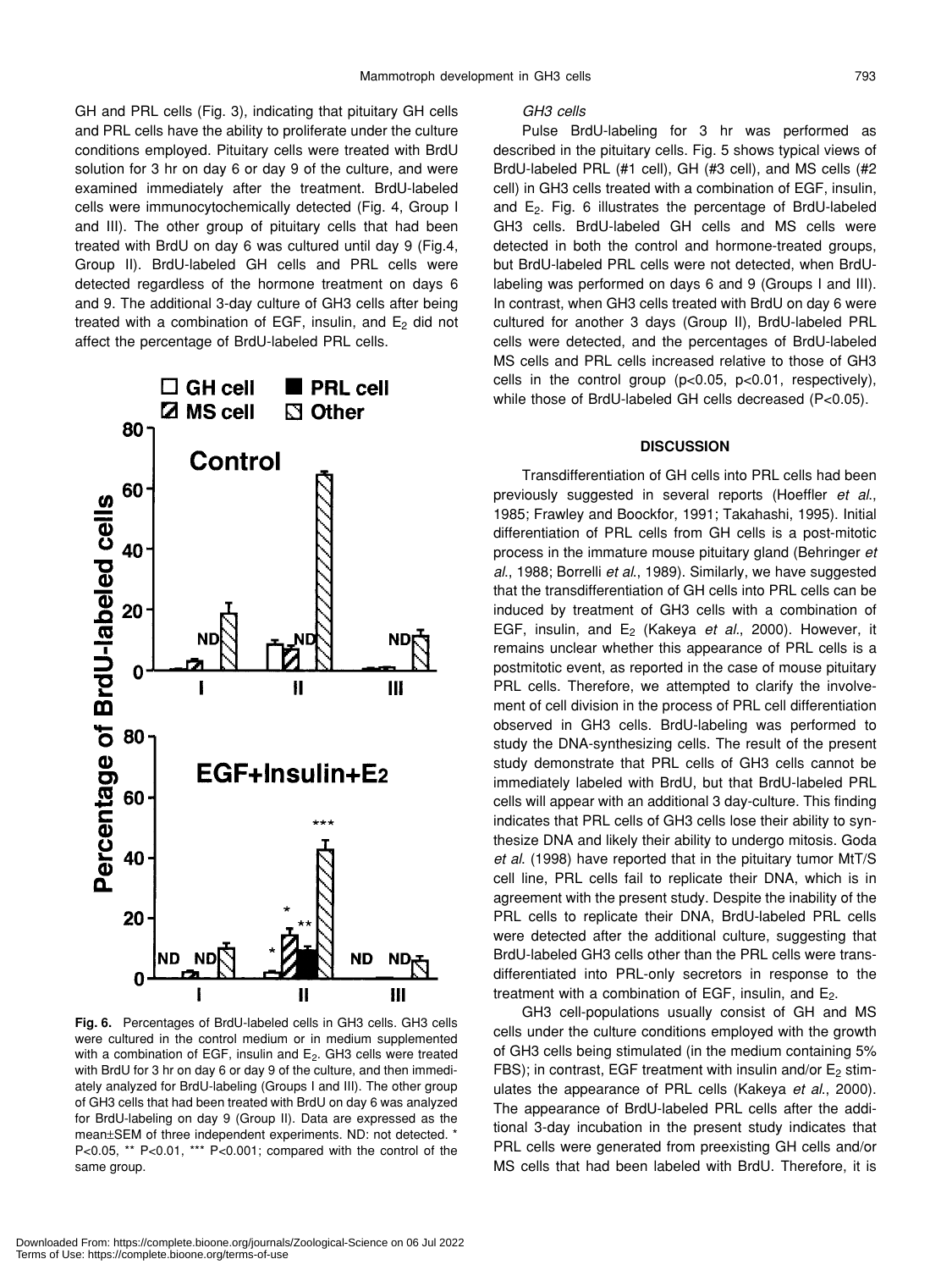highly probable that the preexisting GH or MS cells directly transdifferentiate into PRL cells without cell division. MS cells are thought to be transitional cells in the process of cytogenesis of PRL cells from GH cells.

Roh *et al*. (2001) have used a transgenic mouse system targeting the expression of a dominant negative EGF receptor to find that EGF receptor signaling is necessary for the differentiation and/or maintenance of GH and PRL cells in the early cytogenesis of both types of pituitary cells. EGF treatment stimulates PRL gene-transcription and, in contrast, decreases GH gene-transcription in GH3 cells (Kakeya *et al.*, 2000). These findings substantiate the notion that EGF together with insulin and/or  $E_2$  is involved in the regulation of PRL cell development. GH gene expression in MS cells may be terminated and PRL gene expression may be started by EGF, and finally, PRL cells (PRL only-secretors) will be generated by treatment with a combination of EGF, insulin, and  $E_2$ .

It is well known that PRL cells have the ability to replicate DNA and to divide in rat and mouse pituitary glands *in vivo* and *in vitro* in response to estrogen and various growth factors (Takahashi *et al*., 1984; Oishi *et al*., 1993; Oomizu *et al*., 2000). In contrast, it is evident from the present study that PRL cells of GH3 cells are unable to replicate DNA molecules. The reason for this discrepancy remains unclear. It is possible, however, that there is a difference in the heterogeneity of cell populations between GH3 and normal pituitary cells, although the major difference between these two cells resides in the cell-immortality. GH3 cells consist of homogeneous cells and are probably derived from a single cell type. In contrast, normal pituitary cells consist of various cell types. Several reports have indicated that an intrapituitary control system, particularly cell-to-cell interactions, is important to the regulation of pituitary function (Schwartz and Cherny, 1992; Denef, 1994; Renner *et al*., 1996; Vankelecom and Denef, 1997; Schwartz, 2000). Growth factors, which are synthesized in pituitary cells, exert a regulatory function on pituitary cells in a paracrine manner. Therefore, cell division in PRL cells may require various paracrine factors produced in pituitary cells other than PRL cells. Our recent study demonstrated that TGF- $\alpha$  is necessary for estrogen-induced proliferation of pituitary cells (Oomizu *et al*., 2000). Another interesting finding concerning paracrine factors has been reported by Hentges *et al*. (2000). They found that basic fibroblast growth factor, produced in folliculo-stellate cells, mediates TGF-β3-induced proliferation of PRL cells. From these findings, it is probable that some factors necessary to DNA-replication and proliferation of PRL cells are deficient in GH3 cells, resulting in the inability of PRL cells to self-duplicate.

Dopamine is well known to inhibit PRL synthesis and release in PRL cells of the normal pituitary glands through its receptors (Caron *et al*., 1978). GH3 cells do not express dopamine receptors (Cronin *et al*., 1980). Hence, dopamine fails to inhibit PRL synthesis and release in GH3 cells maintained under normal culture conditions. EGF treatment induces the expression of dopamine receptors in GH3 cells (Missalle *et al*., 1990), suggesting that dopamine-inhibition of PRL secretion begins to operate. Those previous studies together with the present results indicate that EGF plays a number of roles in the maturation process of PRL cells such as in the stimulation of PRL synthesis, formation of secretory granules (Scammell *et al*., 1986), and induction of dopamine receptors.

Mouihate and Lestage (1995) have reported that estrogen stimulates EGF synthesis in the rat pituitary. EGF and its receptors are expressed in the mouse pituitary (Honda *et al*., 2000). EGF released from pituitary cells may act on pituitary cells themselves by a paracrine or autocrine mechanism. Zhang *et al*. (1993) have found that both EGF and E2 stimulate PRL mRNA synthesis and PRL secretion. Judging from these previous reports, it seems possible that estrogen action and EGF action are closely related to the development of MS and PRL cells. As such, the regulatory mechanism concerning EGF production in GH3 cells needs to be studied.

We have recently found in mouse pituitary cells that insulin or IGF-I stimulates the proliferation of PRL cells *in vitro*, and IGF-I action that is more potent than insulin action (Oomizu *et al.*, 1998). We also demonstrated by *in situ* hybridization and immunocytochemistry that IGF-I and IGF-I receptors are expressed in mouse GH cells, indicating that pituitary IGF-I acts on GH cells in a paracrine or autocrine manner (Honda *et al*., 1998). Furthermore, GH3 cells express IGF-I protein (Fagin *et al*., 1987) and IGF-I receptors (Honda *et al.*, 1998). From these findings, it can be assumed that the insulin action shown in the present study may be mediated through IGF-I receptors located on GH3 cells, as insulin at high concentration is known to act on IGF-I receptors (Houslay and Wakelam, 1988).

In conclusion, GH3 cells consist primarily of GH and MS cells in a 5% FBS-supplemented condition. EGF, insulin, and  $E_2$  are required for the development of PRL cells. MS cells of GH3 cells are thought to be transitional cells in the process of the transdifferentiation of GH cells into PRL cells. In normal pituitary glands PRL cells proliferate and increase in number in response to estrogen (Takahashi *et al.*, 1984). Thus, there may be at least two pathways for the growth of PRL cells; transdifferentiation of GH cells into PRL cells, and cell division of preexisting PRL cells.

## **ACKNOWLEDGMENTS**

The authors would like to express cordial thanks to Dr. A.F. Parlow and the National Hormone and Pituitary Program, NIDDK, Torrance, CA, USA for supplying antisera. This study was supported in part by Grant-in-Aid for Scientific Research from Japan Society for the Promotion of Science.

#### **REFERENCES**

Behringer RR, Mathews LS, Palmiter RD, Brinster RL (1988) Dwarf mice produced by genetic ablation of growth hormone-express